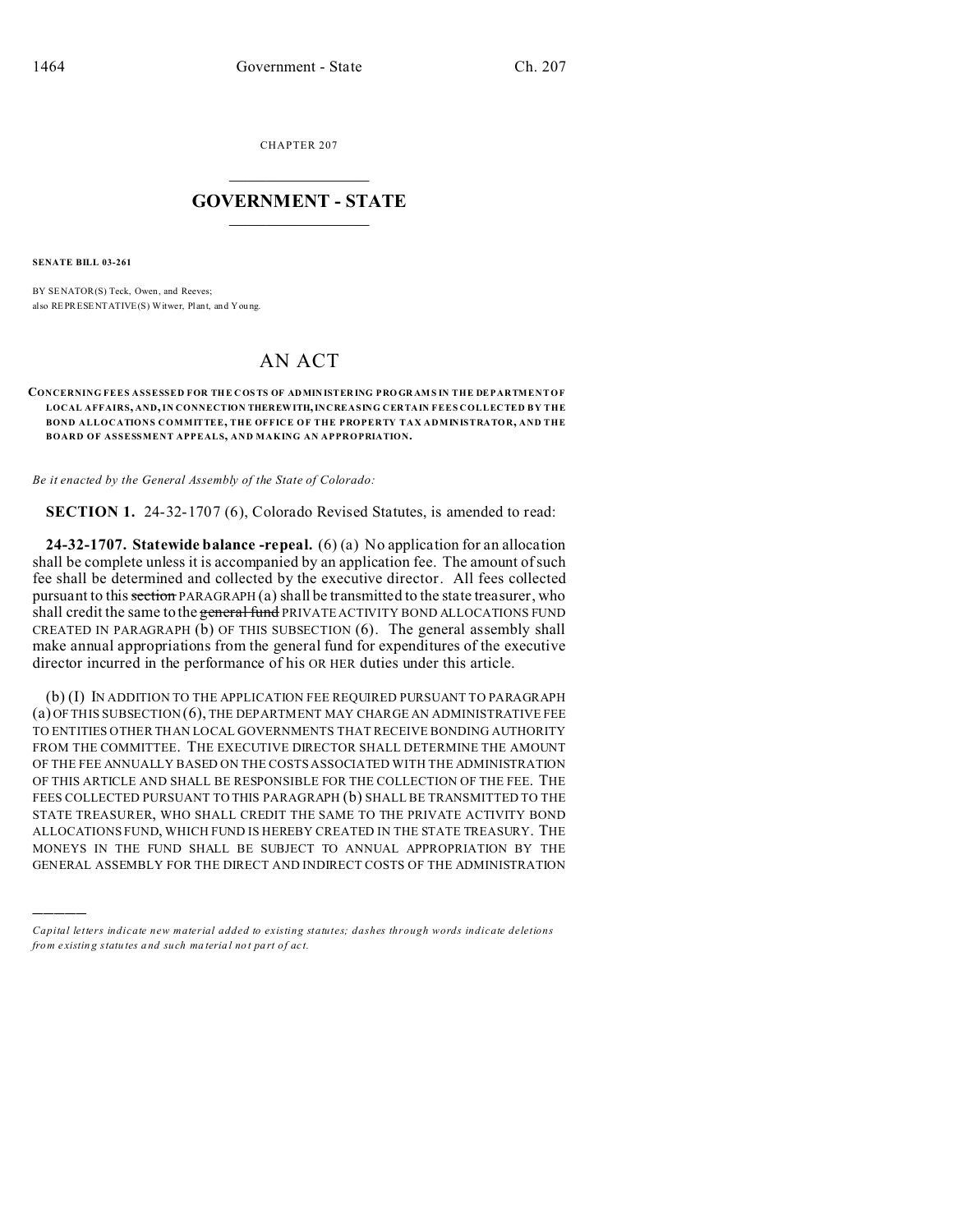## OF THIS ARTICLE.

(II) THIS PARAGRAPH (b) IS REPEALED, EFFECTIVE JULY 1, 2005, UNLESS THE DEPARTMENT'S AUTHORITY TO CHARGE AN ADMINISTRATIVE FEE IS EXTENDED BY THE GENERAL ASSEMBLY ACTING BY BILL PRIOR TO SAID DATE.

**SECTION 2.** The introductory portion to 39-2-125 (1) and 39-2-125 (1) (h), Colorado Revised Statutes, are amended to read:

**39-2-125. Duties of the board.** (1) The board OF ASSESSMENT APPEALS shall perform the following duties, such performance to be in accordance with the applicable provisions of article 4 of title 24, C.R.S.:

(h) Collect filing fees as authorized by section  $39-8-108(1)$  COLLECT ANY FILING FEE THAT SHALL ACCOMPANY A TAXPAYER'S REQUEST FOR A HEARING BEFORE THE BOARD PURSUANT TO THIS SECTION. All fees collected by the board shall be transmitted to the state treasurer, who shall credit the same to the general fund. ANY REQUEST FOR A HEARING BEFORE THE BOARD PURSUANT TO SECTIONS 39-2-117 (5) (b), 39-4-108 (8), 39-8-108 (1), AND 39-10-114.5 (1) SHALL BE ACCOMPANIED BY A NONREFUNDABLE FILING FEE AS FOLLOWS:

(I) FOR ANY PERSON OTHER THAN A TAXPAYER PRO SE, AN AMOUNT EQUAL TO SEVENTY-FIVE PERCENT OF THE DOCKET FEE REQUIRED TO BE PAID BY A PLAINTIFF, PETITIONER, THIRD-PARTY PLAINTIFF, AND A PARTY FILING A CROSS CLAIM OR COUNTERCLAIM IN A DISTRICT COURT OF THE STATE PURSUANT TO SECTION 13-32-101 (1) (d),C.R.S., FOR EACH TRACT, PARCEL, OR LOT OF REAL PROPERTY AND FOR EACH SCHEDULE OF PERSONAL PROPERTY INCLUDED IN SUCHREQUEST; EXCEPT THAT, IF ANY REQUEST FOR A HEARING BEFORE THE BOARD INVOLVES MORE THAN ONE TRACT, PARCEL, OR LOT OWNED BY THE SAME TAXPAYER AND INVOLVES THE SAME ISSUE REGARDING THE VALUATION OF SUCH REAL PROPERTY, ONLY ONE FILING FEE SHALL BE REQUIRED FOR SUCH REQUEST FOR A HEARING.

(II) FOR ANY PERSON WHO IS A TAXPAYER PRO SE, FOR THE FIRST TWO REQUESTS FOR A HEARING WITHIN A FISCAL YEAR, THE TAXPAYER SHALL NOT BE REQUIRED TO PAY A FILING FEE, AND FOR EACH ADDITIONAL REQUEST WITHIN SUCH FISCAL YEAR, AN AMOUNT EQUAL TO SEVENTY-FIVE PERCENT OF THE DOCKET FEE REQUIRED TO BE PAID BY EACH PLAINTIFF, PETITIONER, THIRD-PARTY PLAINTIFF, AND PARTY FILING A CROSS CLAIM OR COUNTERCLAIM IN A COURT OF RECORD OF APPROPRIATE LIMITED JURISDICTION PURSUANT TO SECTION 13-32-101 (1) (c) (I),C.R.S., FOR EACH TRACT, PARCEL, OR LOT OF REAL PROPERTY, AND FOR EACH SCHEDULE OF PERSONAL PROPERTY INCLUDED IN SUCH REQUEST; EXCEPT THAT, IF ANY REQUEST FOR A HEARING BEFORE THE BOARD INVOLVES MORE THAN ONE TRACT, PARCEL, OR LOT OWNED BY THE SAME TAXPAYER AND INVOLVES THE SAME ISSUE REGARDING THE VALUATION OF SUCH REAL PROPERTY, ONLY ONE FILING FEE SHALL BE REQUIRED FOR SUCH REQUEST FOR A HEARING.

**SECTION 3.** 39-2-117 (1) (a), (3) (a) (I), (3) (a) (III), and (5) (b), Colorado Revised Statutes, are amended, and the said 39-2-117 is further amended BY THE ADDITION OF A NEW SUBSECTION, to read:

**39-2-117. Applications for exemption - review - annual reports - procedures.**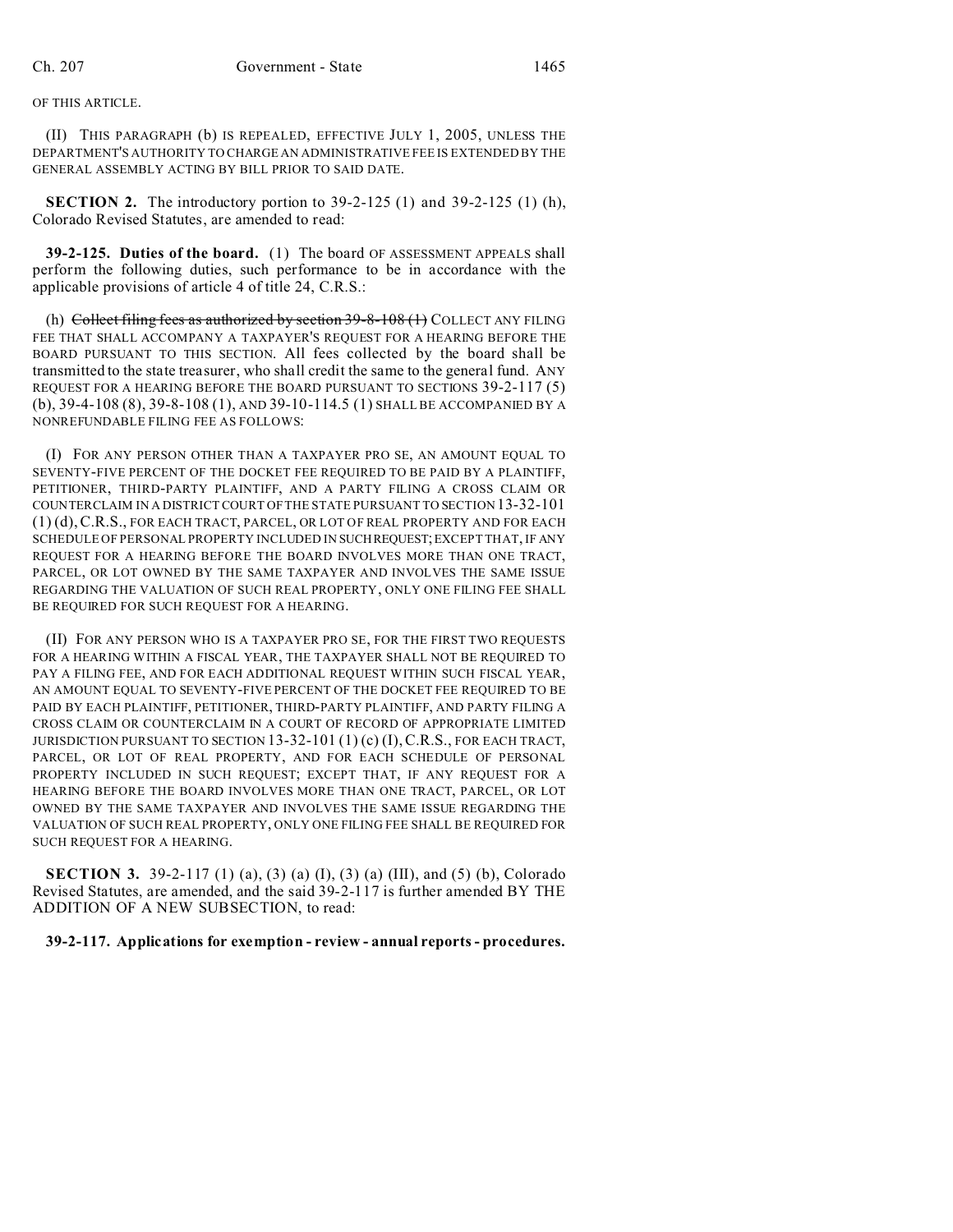(1) (a) Every application filed on or after January 1, 1990, claiming initial exemption of real and personal property from general taxation pursuant to the provisions of sections 39-3-106 to 39-3-113 and 39-3-116 shall be made on forms prescribed and furnished by the administrator, shall contain such information as specified in paragraph (b) of this subsection (1), and shall be signed by the owner of such property or his OR HER authorized agent under the penalty of perjury in the second degree and, except as otherwise provided in this paragraph (a), shall be accompanied by a payment of seventy-five ONE HUNDRED FIFTY dollars, which shall be credited to the general fund. Every application filed on or after January 1, 1990, but prior to January 1, 1993, claiming initial exemption of real and personal property from general taxation pursuant to the provisions of section 39-3-106 or 39-3-106.5 shall be accompanied by a payment of two hundred fifty dollars, which shall be credited to the general fund PROPERTY TAX EXEMPTION FUND CREATED IN SUBSECTION (8) OF THIS SECTION. The administrator shall examine and review each application submitted, and, if it is determined that the exemption therein claimed is justified and in accordance with the intent of the law, the exemption shall be granted, the same to be effective upon such date in the year of application as the administrator shall determine, but in no event shall such THE exemption apply to any year prior to the year preceding the year in which application is made. On all properties for which an application is pending in the office of the administrator, taxes shall not be due and payable until such determination has been made. Such property shall not be listed for the tax sale, and no delinquent interest will be charged on any portion of the exemption which THAT is denied. The decision of the administrator shall be issued in writing and a copy thereof furnished to the applicant and to the assessor, treasurer, and board of county commissioners of the county wherein such property is located.

(3) (a) (I) On and after January 1, 1990, and no later than April 15 of each year, every owner of real or personal property for which exemption from general taxation has previously been granted shall file a report with the administrator upon forms furnished by the division, containing such information relative to the exempt property as specified in paragraph (b) of this subsection (3), and signed under the penalty of perjury in the second degree. Each such annual report shall be accompanied by a payment of twenty-five FIFTY-THREE dollars, which shall be credited to the general fund PROPERTY TAX EXEMPTION FUND CREATED IN SUBSECTION (8) OF THIS SECTION. Each such annual report filed later than April 15, but prior to July 1, shall be accompanied by an additional A late filing fee of ONE HUNDRED fifty dollars. On and after January 1, 1990, every owner of real or personal property for which exemption from general taxation has previously been granted pursuant to the provisions of section 39-3-111 and which THAT is used for any purpose other than the purposes specified in sections 39-3-106 to 39-3-113 for less than two hundred eight hours during the calendar year or if the use of the property for such purposes results in annual gross rental income to such owner of less than ten thousand dollars shall not be required to file any annual report pursuant to the provisions of this subsection (3). In order to claim such exemption, in lieu of such annual report, such THE owner shall annually file with the administrator a declaration stating that the property is used for such purposes for less than two hundred eight hours during the calendar year or such use results in annual gross rental income to such THE owner of less than ten thousand dollars.

(III) In the event an annual report is not received by June 1 from an owner of real or personal property for which an exemption was granted for the previous year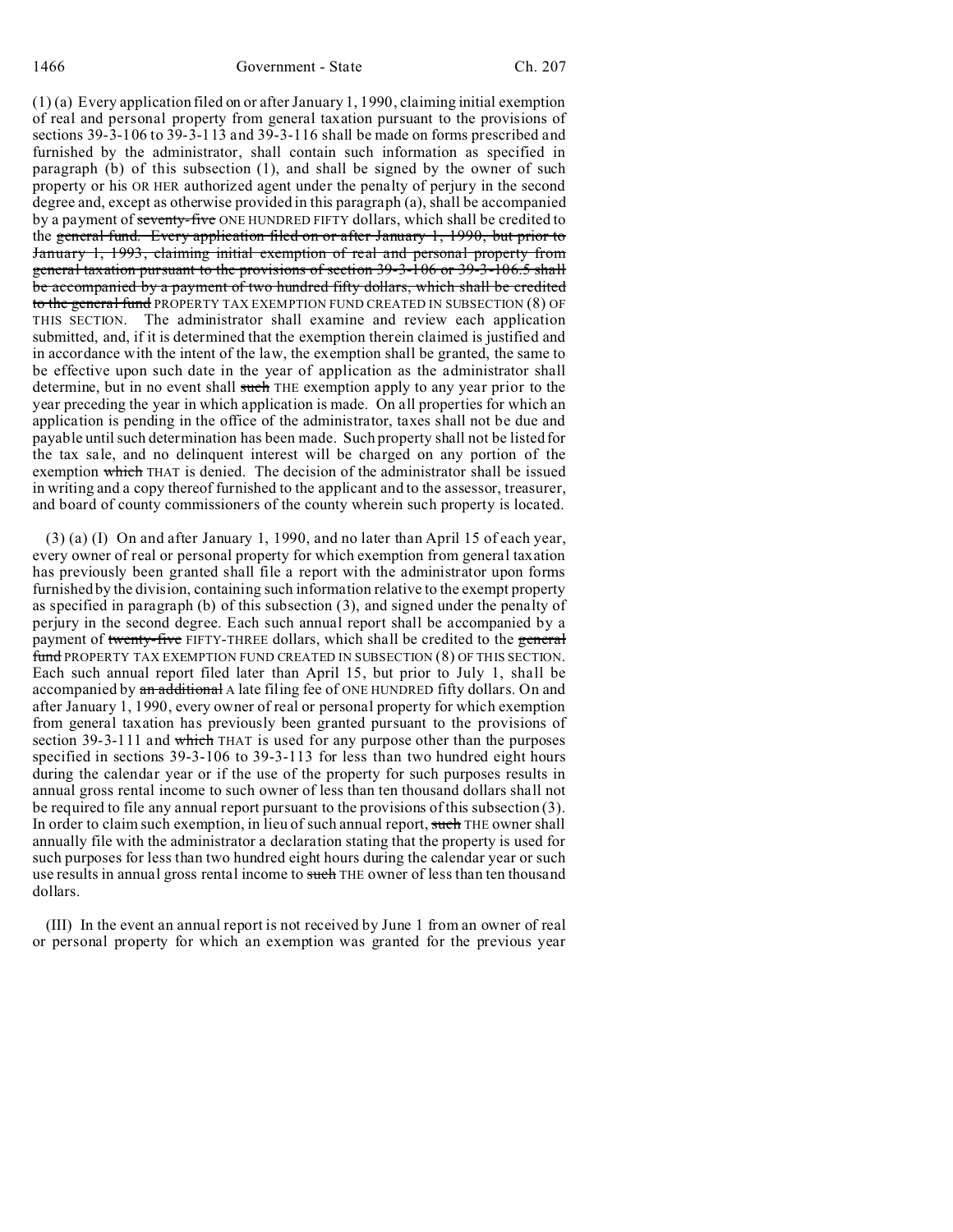pursuant to the provisions of section 39-3-106 or 39-3-106.5, the administrator shall give notice in writing to such property owner by June 15 that failure to file a delinquent report during a twelve-month period commencing the following July 1 shall operate as the forfeiture of any right to claim exemption of previously exempt property from general taxation for the year in which such notice is given. Upon the filing of such THE delinquent annual report, a late filing fee of seventy-five ONE HUNDRED FIFTY dollars shall be paid, which shall be credited to the general fund PROPERTY TAX EXEMPTION FUND CREATED IN SUBSECTION (8) OF THIS SECTION. Failure to file such THE delinquent annual report within such THE twelve-month period shall result in the forfeiture of any right to claim exemption of such property from general taxation for the year in which such failure to file such THE annual report first occurred. The administrator shall review each report filed to determine if such THE property continues to qualify for exemption, and, if it is determined that the property does not so qualify, the owner of such THE property shall be notified in writing of the disqualification, and the assessor, treasurer, and board of county commissioners of the county in which the property is located shall also be so notified.

(5) (b) An appeal from any decision of the administrator may be taken by the board of county commissioners of the county wherein such property is located, or by any owner of taxable property in such county, or by the owner of the property for which exemption is claimed if exemption has been denied or revoked in full or in part. Any such appeal shall be taken to the board of assessment appeals PURSUANT TO THE PROVISIONS OF SECTION 39-2-125 no later than thirty days following the decision of the administrator.

(8) ALL FEES COLLECTED PURSUANT TO THIS SECTION SHALL BE TRANSMITTED TO THE STATE TREASURER WHO SHALL CREDIT SUCH REVENUES TO THE PROPERTY TAX EXEMPTION FUND, WHICH FUND IS HEREBY CREATED IN THE STATE TREASURY. THE MONEYS IN THE FUND SHALL BE SUBJECT TO ANNUAL APPROPRIATION BY THE GENERAL ASSEMBLY FOR THE DIRECT AND INDIRECT COSTS OF THE ADMINISTRATION OF THIS ARTICLE.

**SECTION 4.** 39-8-108 (1), Colorado Revised Statutes, is amended to read:

**39-8-108. Decision - review - opportunity to submit case to arbitration.** (1) If the county board of equalization grants a petition, in whole or in part, the assessor shall adjust the valuation accordingly; but, if the petition is denied, in whole or in part, the petitioner may appeal the valuation set by the assessor or, if the valuation is adjusted as a result of a decision of the county board of equalization, the adjusted valuation to the board of assessment appeals or to the district court of the county wherein the petitioner's property is located for a trial de novo, or the petitioner may submit the case to arbitration pursuant to the provisions of section 39-8-108.5. Such appeal or submission to arbitration shall be taken no later than thirty days after the date such denial was mailed pursuant to section 39-8-107 (2). Any decision rendered by the county board of equalization shall state that the petitioner has the right to appeal the decision of the county board to the board of assessment appeals or to the district court of the county wherein the petitioner's property is located or to submit the case to arbitration and, to preserve such right, the time by which such appeal or submission to arbitration must be made. Any request by any person other than the A taxpayer pro se for a hearing before the board of assessment appeals shall be accompanied by a nonrefundable filing fee in an amount of twenty-five dollars, for